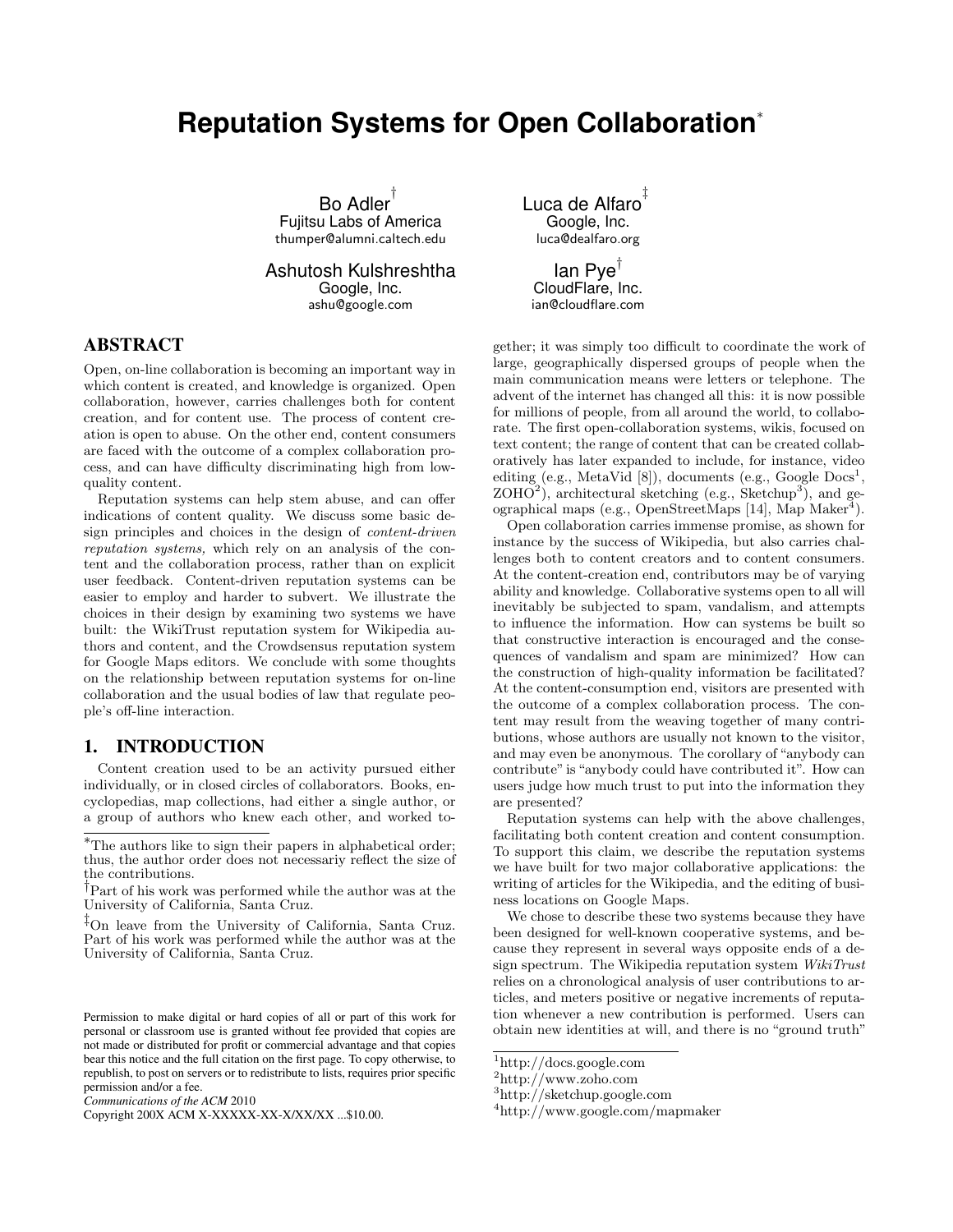against which their contributions can be compared. The reputation mechanism can be explained in simple terms to the users, and it could be used to provide an incentive to provide good-quality contributions. The Maps system Crowdsensus compares the information provided by users on map business listings and computes both a likely reconstruction of the correct listing and a reputation value for each user. In contrast to WikiTrust, users have a stable identity in the system, and their contributions can be compared with the "ground truth" of the real world, if desired. The reputation system operates largely in the background, and works not chronologically, but by iteratively refining joint estimates of user reputations, and listing values.

Content-driven vs. user-driven reputation. The Wikipedia and Maps systems we describe are both contentdriven: they rely on automated content analysis to derive the reputation of the users and content. In contrast, reputation systems such as the Ebay system for sellers and buyers, and the Amazon and NewEgg systems of product reviews and ratings, are user-driven: they are based on explicit user feedback and ratings.

Content-driven systems derive their feedback from an analysis of all interactions, and consequently, they get feedback from all users uniformly. In contrast, user-driven systems often suffer from selection bias, as users who are particularly happy or unhappy are more likely to provide feedback or ratings. Moreover, in user-driven sytems, users can do one thing and say another. Sellers and buyers may give each other high ratings simply to obtain high ratings in return, regardless of how satisfied they are with the transaction [10]. Content-driven reputation systems derive user feedback from user actions, and can be more resistant to manipulation [6].

The deployment of user-driven and content-driven reputation systems presents different challenges. The success of a user-driven system depends crucially on the availability of user feedback. Even for successful sites, establishing a community of dedicated users and accumulating sufficient high-quality feedback can take years. When useful feedback can be extracted automatically from user interactions and data, on the other hand, content-driven reputation systems can deliver results immediately.

On the other hand, the algorithmic nature of contentdriven reputation systems can play against their success, preventing users from understanding, and consequently trusting, the reputation values they generate. When a user reads: "Product A received 25 positive, 12 neutral, and 2 negative votes", the user understands the meaning of it, and often trusts to some extent the result  $-$  in spite of possible selection bias of voting users, and possible manipulation schemes by malicious users. In contrast, when an algorithm produces the answer for a Wikipedia page "this sentence has reputation 4 out of a maximum of 10", users typically wonder how the reputation is computed and question the appropriateness of the algorithms. In reputation systems that make reputation values available to users, simpler can be better even when the performance, in numerical terms, is worse: users need to understand the origin of reputation to be able to trust it [9, 10].

WikiTrust and Crowdsensus are just two examples of content-driven reputation systems. Other examples include systems that analyze the wording of consumer reviews to extract reviewer and product reputation [21, 22] and other approaches to Wikipedia content reputation [23]. The algorithms PageRank [17] and HITS [15] constitute contentdriven reputation systems for ranking Web pages. Beyond the Web, consumer credit rating agencies are an example of content-driven reputation systems in the financial world.

# 2. WIKITRUST: A REPUTATION SYSTEM FOR WIKI AUTHORS AND CONTENT

We present here the main ideas in WikiTrust<sup>5</sup>, a reputation system for wiki authors and content we developed with the following goals:

- Incentivize users to give lasting contributions.
- Help users, and editors, increase the quality of the content and spot vandalism.
- Offer content consumers a guide to the quality of the content.

To achieve these goals, WikiTrust employs two reputation systems: one for users and one for content. Users gain reputation when they make edits that are preserved by subsequent authors, and lose reputation when their work is partially or wholly undone. Text starts with no reputation, and it gains reputation when it is revised by high-reputation authors; text can lose reputation when disturbed by edits.

WikiTrust is currently available via a Firefox browser extension. When a user visits a page of one of several Wikipedias, the browser extension displays an additional WikiTrust tab, alongside the standard wiki tabs such as *edit* and history. When users click on the WikiTrust tab, the extension contacts the back-end servers to obtain the text reputation information, which is visualized via the text background color: perfect-reputation text appears on a white background, and the background turns a darker shade of orange, as the reputation of the text lowers. The text coloring thus alerts viewers to content that might have been tampered, as illustrated in Figure 1. Users who wish to investigate the origin of text can click on any word in the WikiTrust tab: they are redirected to a page showing the author of the clicked word, as well as the full edit in which the word was inserted. WikiTrust does not currently display user reputations, out of a desire not to alter the social experience of contributing to the Wikipedia.

#### 2.1 The User Reputation System

WikiTrust relies solely on the following assumptions:

- The content evolves in a sequence of revisions; each revision being produced by a single author.
- It is possible to compare two revisions and measure their difference.
- It is possible to track content that is unchanged across revisions.

Thus, while WikiTrust was conceived for wikis, it relies on ideas that are applicable to many collaborative systems.

The quality of a contribution. The reputation of users is computed according to the quality and quantity of contributions they make. A contribution is considered of good

<sup>5</sup>http://www.wikitrust.net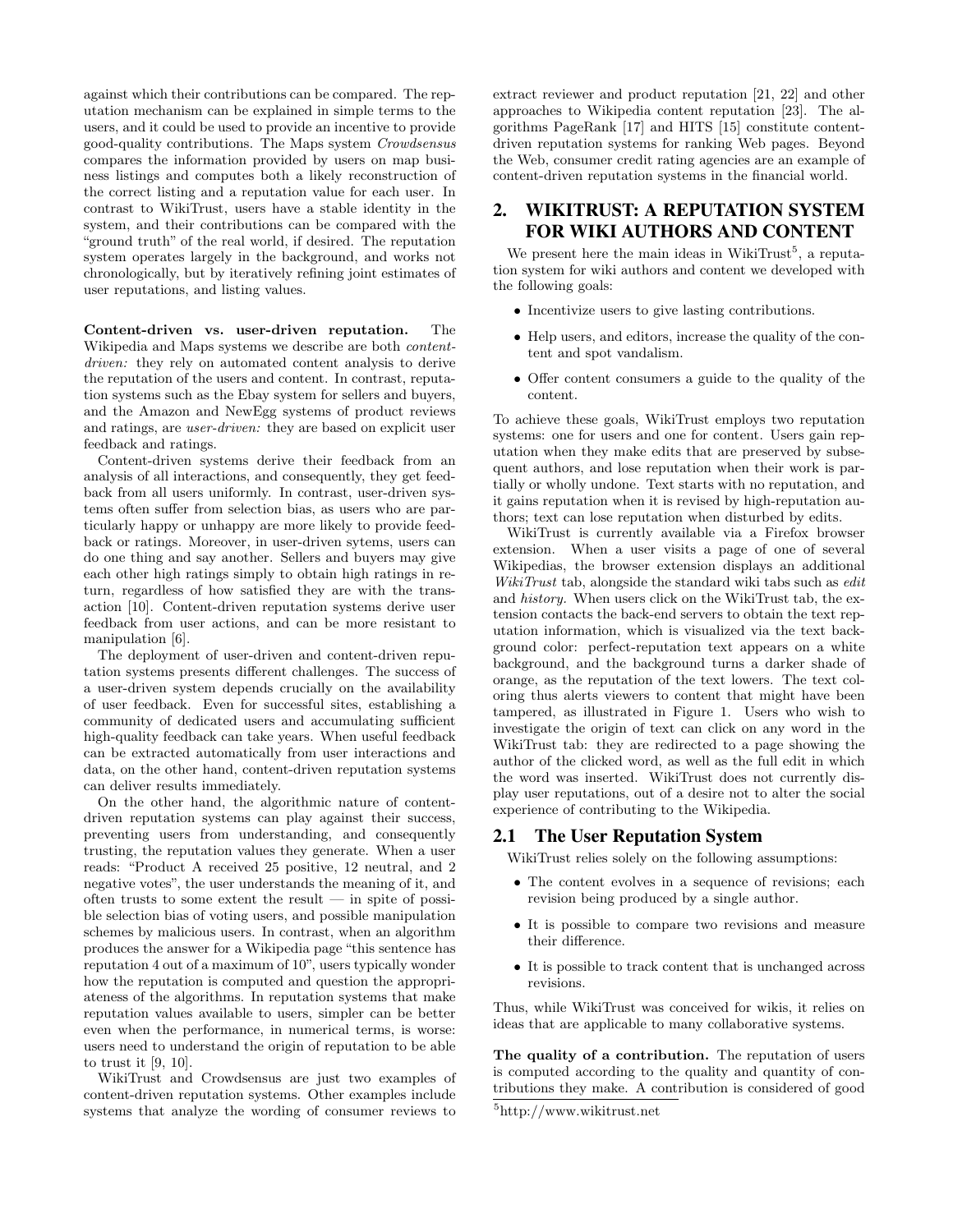

Figure 1: The Wikipedia page for Don Knuth, as rendered by WikiTrust. The text background is a shade of orange that is the darker, the lower the reputation of the text.



Figure 2: A revision as in Figure 2(a), which bring  $b$ closer to  $c$ , is judged of positive quality; a revision as in Figure 2(b), which is largely reverted, is judged of negative quality.

quality if the change it introduced is preserved in subsequent revisions [3, 12, 4]. To estimate how much of each contribution is preserved in subsequent revisions, WikiTrust relies on an edit distance function d. The distance  $d(r, r')$  between two revisions  $r$  and  $r'$  measures the extent of the change in going from  $r$  to  $r'$ ; we compute it on the basis of how many words have been deleted, inserted, replaced, and displaced in the edit that led from  $r$  to  $r'$  [19, 18]. Relying on an edit distance, rather than on lexical or language analysis, yields a reputation system that is language-independent: a benefit given the large number of languages in Wikipedias. Each revision  $b$  is judged with respect to a past revision  $a$ and a future revision c. We consider the situation from the point of view of the author  $C$  of  $c$  (see Figure 2). The author  $C$  clearly believes that the version  $c$  is more desirable than previous versions, since she inserted it. From the point of view of  $C$ , the revision  $b$  improved on  $a$  by an amount  $d(a, c) - d(b, c)$ . This improvement was produced by an amount of work equal to the size  $d(a, b)$  of the change from  $a$  to  $b$ . The quality of  $b$  with respect to  $a$  and  $c$  is measured as the improvement per unit of work:

$$
q(b \mid a, c) = \frac{d(a, c) - d(b, c)}{d(a, b)}.
$$

If the distance d satisfies the triangular inequality, we have that  $q(b \mid a, c)$  is comprised between  $-1$  and  $+1$ : it is equal to  $-1$  if  $a = c$  (so that the change  $a \rightarrow r$  was entirely reverted), and it is equal to  $+1$  if the change  $a \rightarrow b$  was entirely preserved. We note that the above algorithm is unable to judge newly created revisions: it must wait until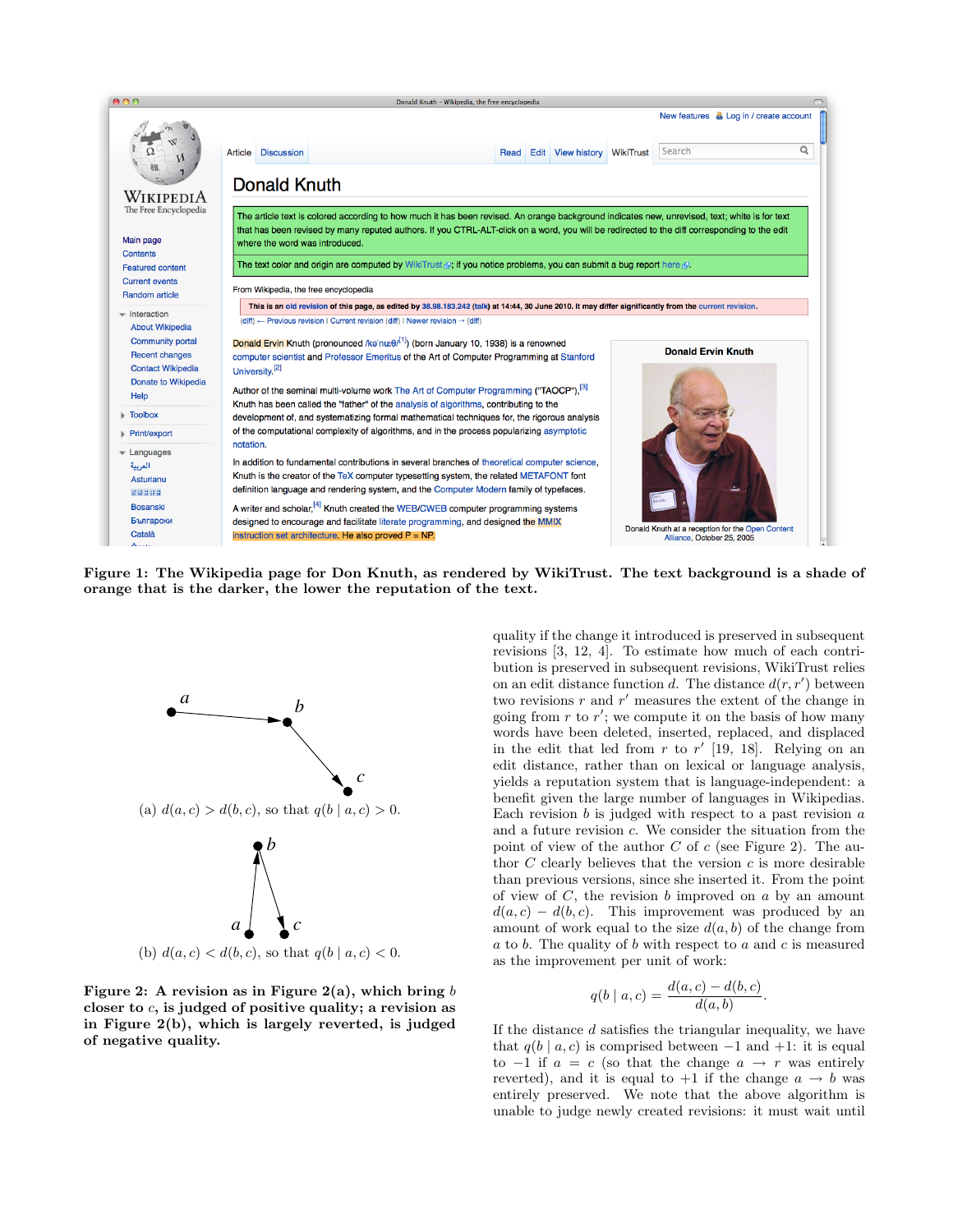other users express their judgement implicitly by creating a subsequent revision.

From contribution quality to user reputation. Wiki-Trust considers only non-negative reputation values, and it assigns to new users a reputation very close to 0. As it is very easy to register a new identity on the Wikipedia, new users have the same reputation as vandals: if vandals could receive any lower reputation, they would simply move to a new identity. Each revision  $b$  is judged with respect to  $5$  subsequent revisions, and with respect to a set of past revisions which includes the 5 revisions preceding  $b$ , as well as 2 previous revisions by high-reputation authors, and 2 previous revisions with high average text reputation. This advanced selection process is used to make the reputation system hard to subvert; for the details, see  $[6]$ . After comparing  $b$  with a previous revision  $a$  and a future revision  $c$ , WikiTrust increments the reputation  $r(B)$  of the author B of b by an amount that is proportional to the size of the edit leading to b, to the quality  $q(b \mid a, c)$ , and to the logarithm of the reputation  $r(C)$  of the author C of c. Thus, the influence of a user's judgements on other users is proportional to the logarithm of the judging user's reputation. A linear dependence would lead to an oligarchy in which long-time good users have an overwhelming influence over new users, while new users can give no significant feedback in return. Assigning all users the same influence would lead to a completely democratic system; this would not be ideal in wikis, as good users who entered in reversion wars with vandals would put their reputation too much at risk. The logarithmic factor balances oligarchy and democracy.

The fact that user reputation is derived from an analysis of user edits makes the system resistant to manipulation. For instance, the only way in which user  $A$  can damage the reputation of user  $B$  is by reverting user  $B$ 's edits. However, if subsequent users reinstate  $B$ 's edits, it will be  $A$ 's reputation who will suffer the most, as  $B$ 's contribution will prove to be longer-lived than A's.

To ensure fairness, WikiTrust employs an additional technique. When considering the triple  $(a, b, c)$ , it increments the reputation of  $B$  only if  $C$  has higher reputation, or if the revision b has stood the test of time (on Wikipedia, for a few days) without anyone reverting it [6]. Provided that new edits are patrolled every few days, this scheme prevents a user from creating fake identities, and using these fake identities to gain reputation, performing a so-called Sybil attack [11, 7, 16]. While Sybil attacks are difficult to avoid in general, they can be limited in content-driven reputation systems where there is no "dark corner" in the content, that is, no place that is hidden from inspection by the general user community.

Evaluation: predicting revision quality. When developing a reputation system, it is essential to be able to evaluate its performance quantitatively: otherwise, it is impossible to tune the system or compare different algorithms. A powerful evaluation criterion is the ability of user reputation to predict the quality of future user contributions [3]. On the one hand, this is a tough test to pass: it means that reputation is not only a badge gained via past work, but an indicator of future behavior. On the other hand, if lowreputation users were as likely as high-reputation users to do good work, why pay attention to user reputation?

| Wikipedia  | Precision | Recall |
|------------|-----------|--------|
| Dutch      | 58.1      | 95.6   |
| English    | 58.0      | 77.1   |
| French     | 43.7      | 89.1   |
| German     | 50.4      | 93.4   |
| Polish     | 43.1      | 91.7   |
| Portuguese | 48.3      | 94.1   |

Table 1: Predictive ability of the WikiTrust user reputation system on various Wikipedias. The table reports the precision and recall of low author reputation as a predictor for reversions.

For each revision  $b$  of a Wikipedia, let  $r_b$  be the reputation of the revision's author at the time the revision was made, and let  $q_b$  be the quality of the revision, taken to be the average of  $q(b \mid a, c)$  over the past revisions a and the future revisions c considered by the reputation algorithm. Note that the reputation  $r_b$  depends on the past of b (the reputation accrued due to b is not part of  $r<sub>b</sub>$ ), while the quality  $q_b$  depends on how the change performed in b is preserved in the future of b. Thus, the only common point between  $r_b$  and  $q_b$  is the author of b, and any correlation between  $r_b$  and  $q_b$  is due to the predictive ability of reputation on quality. To measure this predictive ability, we consider the ability of low reputation  $(r_b$  in the lowest 10% of reputation values) to predict reversions  $(q_b < -0.8)$ . The data, computed for b ranging over all revisions of various Wikipedias, is reported in Table 1. The precision is the percentage of contributions by low-reputation authors that were reverted; the recall is the percentage of reverted contributions that was made by low-reputation authors. The recall is high, indicating that high-reputation authors are unlikely to be reverted; the precision is lower because many novice authors make good-quality contributions. In measuring precision and recall, each contribution is weighed according to the number of words added and deleted. The data is based on Wikipedia dumps ending in late 2009, except for the English Wikipedia, where the dump is from January 2008, and it has been augmented with updates until January 2010 for the  $30,000$  pages of the Wikipedia 0.7 project<sup>6</sup>.

#### 2.2 From User to Content Reputation

One of the main goals of a reputation system for collaborative content is to provide indications to users about the quality of the content. Ideally, the reputation system should be informative, robust, and explainable:

- Informative. The reputation of content should be a good indicator of content quality.
- Robust. It should be difficult for malicious users to cause arbitrary content to gain high reputation, without wider support from the community.
- Explainable. It should be possible for users to understand how their (and other users') actions affect content reputation.

WikiTrust computes content reputation according to the extent to which the content has been revised, and according

 $6$ http://en.wikipedia.org/wiki/Wikipedia:Version\_1.0\_Editorial Team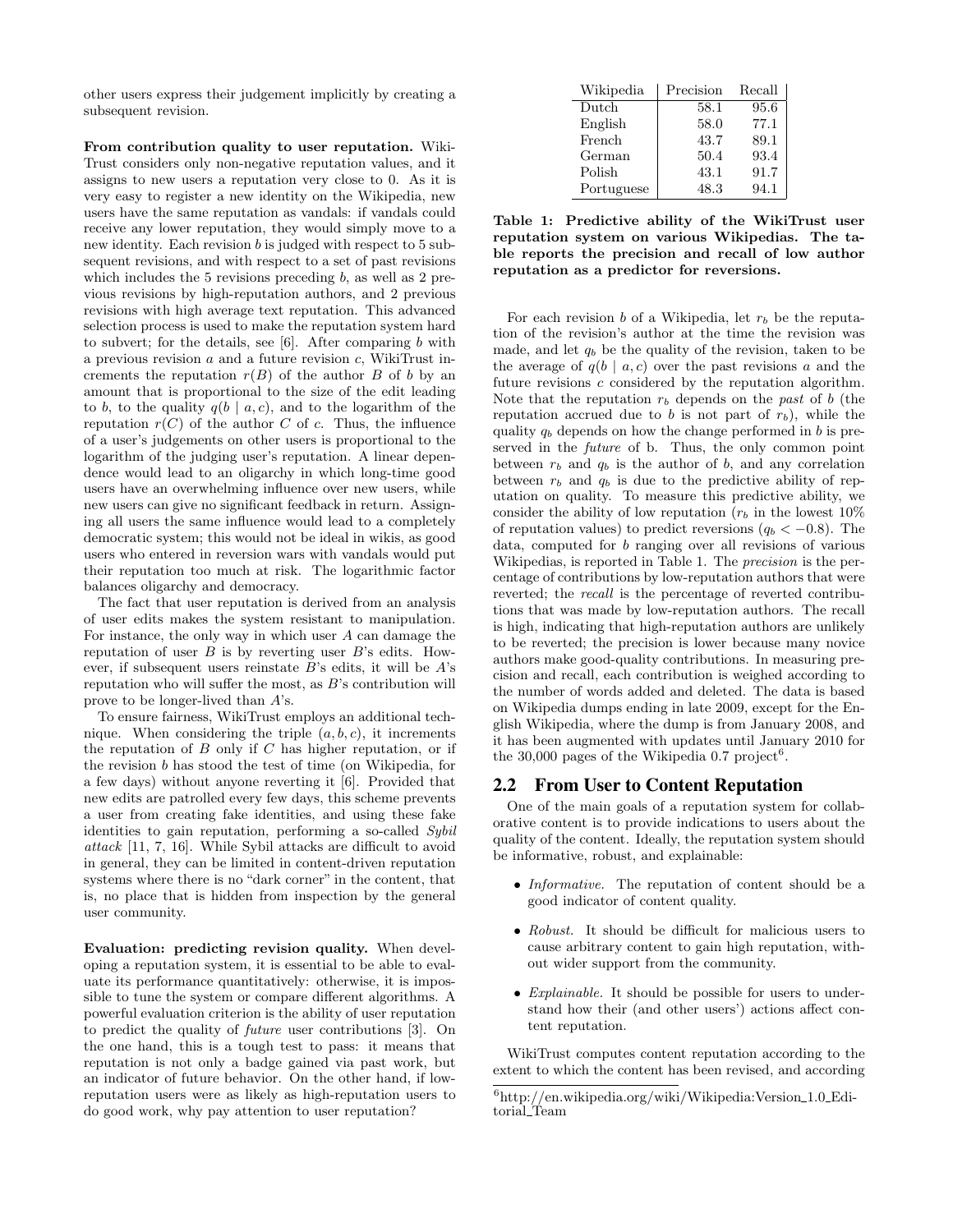to the reputation of the users who revised it [20, 2]. When a new revision is created, the text that has been directly affected by the edit is assigned a small fraction of the revision author's reputation. Instead, the text that is left unchanged gains reputation: the idea is that the author, by leaving it unchanged, has implicitly expressed approval for it. The same idea can be applied to many types of content: all we need to do is to identify, when an edit occurs, which content is new or directly affected by the edit (this content will receive a fraction of the author's reputation), and which content has been left unaffected, and thus has been implicitly validated (this content may gain reputation).

WikiTrust adds to this idea some tweaks that make the content reputation system difficult to subvert. Since it is possible to alter the content of sentences not only by inserting new text, but also by re-arranging or deleting text, WikiTrust ensures that each of these actions leaves a lowreputation mark. Furthermore, the algorithm allows users to raise text reputation only up to their own reputation. Thus, low-reputation users cannot erase the low-reputation marks they leave behind with more activity. To ensure that a single high-reputation user gone rogue cannot raise arbitrarily the reputation of text via repeated edits, we associate with each individual word the identities of the last few users who raised the word's reputation, and we prevent users whose identity is associated with a word from again raising the word's reputation. The resulting content reputation system has the following properties:

- Content reputation is an indication of the extent to which the content has been revised, and of the reputation of the users who revised it.
- High content reputation requires consensus: it can only be achieved as a result of the approval of multiple distinct high-reputation users.

Evaluation: predicting deletions. We use the predictive ability of the content reputation system as a measure of its performance. The idea is that higher-quality content should be less likely to be deleted in future revisions. This evaluation is imperfect, as it disregards the fact that our content reputation aims to have not only predictive value, but also warning value with respect to unrevised, possibly malicious edits. An analysis of 1000 articles selected at random among English Wikipedia articles with at least 200 revisions gave the following results [2]:

- Recall of deletions. Only 3.4% of the content is in the lower-half of the reputation range, yet this 3.4% corresponds to 66% of the text that is deleted from one revision to the next.
- Precision of deletions. Text in the lower half of the reputation range has a probability of 33% of being deleted in the very next revision, in contrast with the 1.9% probability for general text. The deletion probability raises to 62% for text in the bottom 20% of the reputation range.
- Reputation as a predictor of content longevity. Topreputation words have an expected lifespan that is 4.5 times longer than words with bottom reputation.

#### 2.3 A Few Lessons Learned

WikiTrust has been available to the public for some time, and we have received much feedback from users.

Much of the feedback is related to our unfortunate decision of calling text trust what in this paper is more appropriately called text reputation. As the text reputation is intended to help users decide how much they can trust the text, we thought that "trust" would be a concise and informative term for the quantity we computed. What a mistake! While people seem to accept that a user's "reputation" is a mathematical quantity computed by an algorithm, and it is not indicative of a user's reputation in real life, no such flexibility is generally accorded to the word "trust".

The original reputation system described in [3] was open to many attacks that allowed users to gain reputation while doing no useful work (or worse, while damaging the system). For instance, under the original proposal a user could gain reputation by first vandalizing a revision using an alternate "sacrifical" identity and then undoing the vandalism using their main identity. As we believed that these attacks could have crippled the reputation system, we took pains to prevent them before making the system available [6]. Yet, neither the users, nor the researchers that provided us with feedback, showed any concern for the robustness of the original design, or appreciated our work to fix the weaknesses. We suspect that we would have been more successful by making WikiTrust available earlier, and dealing with the security issues only later, adopting the common (if hardly principled) approach of "security as an afterthought".

There was much interest, instead, in how we measure contribution quality. Early on in the development of the system, we realized that if we relied on a standard edit distance between revisions, users whose contributions were later reworded sometimes lost reputation, in spite of their good work. This was solved by adopting an edit distance that accounts for block moves, and that differentiates between word insertions and deletions, which are both given a weight of 1, and word *replacements*, which are given a weight of only  $\frac{1}{2}$ ; under this edit distance, authors of reworded contributions still receive partial credit for their work.<sup>7</sup> We were sure that our choice of edit distance would remain an obscure detail buried in the codebase. Instead, we found ourselves explaining it many times to Wikipedia contributors: users care deeply how their reputation is computed — even when the reputation is not displayed to anyone. Perceived fairness is a very important quality of a reputation system.

Developing a system capable of computing in real-time the user and content reputation for the largest Wikipedias turned out to be a major challenge. The code needs to be very robust, and very easy to debug: the Wikipedia is a veritable Babel's library [5], as everything you can imagine (and many things you cannot) appear somewhere in it, and can break your code, usually a few days into a long computation. Furthermore, the size of the Wikipedia is such that only linear-time algorithms worked for us. Indeed, our edit distance algorithms work in linear-time: we accomplish this apparently impossible feat by sacrifizing accuracy for very large revisions, trusting that Wikipedia revisions with more

 $7$ As an example, if Ada adds n words to a revision a, obtaining revision  $\bar{b}$ , and Bob replaces these n words with other n words, leading to c, we have  $d(a, b) = n$ ,  $d(a, c) = n$ , and  $d(b, c) = \frac{n}{2}$ , so that  $q(b | a, c) = \frac{1}{2}$ .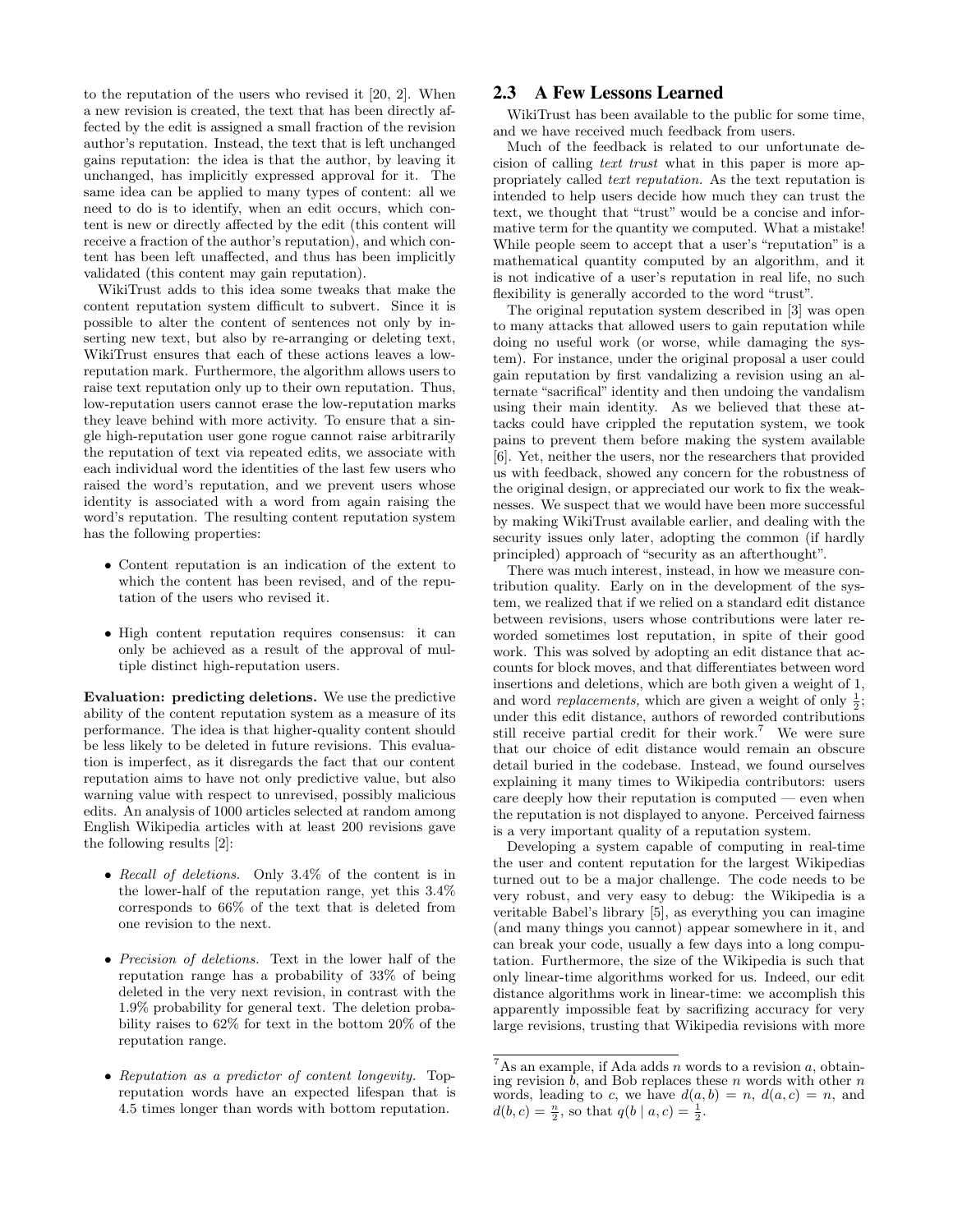- User-driven vs. content-driven. User-driven reputation systems rely on ratings provided by users; content-driven systems rely on the algorithmic analysis of content and user interactions.
- Visible to users? Are users aware of the existence of the reputation system?
- Weak vs. strong identity. How easily can users acquire a new identity in the system?
- Existence of ground truth. Is there a "ground truth" to which we expect the content converges, if users were truthful?
- Chronological vs. global reputation updates. Chronological algorithms consider system activity in the order it occurs; global algorithms consider the whole system, and typically operate in batch mode.

Table 2: The design space for reputation systems for collaborative content.

than a million words are probably the work of spam robots, rather than revisions for which we need precise analysis.

#### 3. THE DESIGN SPACE

Table 2 summarizes the design space for reputationsystems for collaborative content. The first distinction has to do with the signals used for computing the reputation: are the signals derived from explicit user feedback, or are the signals inferred algorithmically from system events? Of course, the two types of systems can work side-by-side: for instance, sale and product return information could be used to compute NewEgg product ratings, and WikiTrust users have been recently given the possibility to vote explicitly for the correctness of Wikipedia revisions.

The second distinction concerns the visibility of the reputation system to the users. Many systems can be useful even if they work "behind the curtains": such systems can be used to rank content, prevent abuse, fight spam, and more. Examples of such systems are web content ranking algorithms such as PageRank [17] or HITS [15]. Reputation systems that work behind the curtains can make use of any signals avaliable on users and content, and can use advanced algorithms and techniques such as machine learning. On the other hand, if the goal of the reputation system is to influence user behavior, its existence and the reputation values it computes need to be revealed to the users. In this case, it is important that the users can form some idea of how the reputation values are computed: people want to know the metrics used to judge them, and systems that cannot be understood are typically considered arbitrary, capricious, unfair, or downright evil.

The strength of the identity system is a relevant factor in the design of reputation systems. In systems with weak identity, new users must be assigned the same amount of reputation as bad users. There can be no "benefit of the doubt": if new users could enjoy a reputation above the minimum, bad users could simply start to use a new identity whenever their reputation fell below that of new users.

The next distinction concerns the existence of a "ground

truth" to which content should correspond in order to have perfect quality. No such ground truth exists for Wikipedia articles: they do not converge to a canonical form as they are edited, but rather, they continually evolve as content is added and refined. In contrast, for Maps business listings such a ground truth exists for many information fields: for example, there is one (or a few) correct values for the telephone number of each business. As another example, in the Ebay seller rating system, it can be usefully assumed that each seller has an intrinsic "honesty"; buyer feedback is processed to estimate such honesty. This last example highlights how the existence of a ground truth matters not so much because we can check what the ground truth is (this is often expensive or impossible), but rather, because the assumption that a ground truth exists affects the type of algorithms that can be used.

Finally, reputation algorithms span a spectrum from chronological to global. At one extreme, purely chronological algorithms consider the stream of actions on the systems (contributions, comments, and so forth), and for each action they update the reputations of the participating users. The Ebay reputation system is chronological, and so is Wiki-Trust. At the other end of the spectrum are reputation systems based on global algorithms that operate at once on the whole network of recommendations, generally in batch mode. Each type of algorithm has advantages. Global algorithms can make use of the information in the graph topology: an example is the way in which PageRank or HITS propagate reputation along edges [17, 15]. Global algorithms, however, may require more computational resources, as they need to consider the whole system at once. Chronological algorithms can leverage the asymmetry between past and future to prevent attacks. In a chronological reputation system, new identities (including fake identities used for attacks) are assigned an initial reputation lower than that of established users. By making it difficult for users to gain reputation from users who are themselves of low reputation, WikiTrust is able to prevent many types of Sybil attacks [6]. A global reputation system that does not consider action or contribution timestamps lacks this valuable defense. Indeed, a common attack against reputation systems based on global graph algorithms consists for the attackers in replicating a valid part of the graph, with fake identities taking place of valid users in the replica [7]. If the algorithm is sensitive only to the graph structure, it confers to the users involved in the replica the same high reputation it confers to the users whose interactions are copied. The use of timestamps, or of chronological algorithms, is successful in breaking the symmetry between the preexistent and the replicated portions of the graph, preventing attacks.

## 4. CROWDSENSUS: A REPUTATION SYS-TEM FOR MAPS BUSINESS LISTINGS

To illustrate how the characteristics of the design space can influence the structure of a reputation system, we briefly overview Crowdsensus, a reputation system we built to analyze user edits to Google Maps. Users can edit business listings on Google Maps, providing values for the title, phone, website, address, location, and categories of business.<sup>8</sup> The

<sup>8</sup>Another Google system, called Map Maker, enables users to draw the geographical features of maps, such as roads, parks, rail tracks, and so forth. Map Maker is based on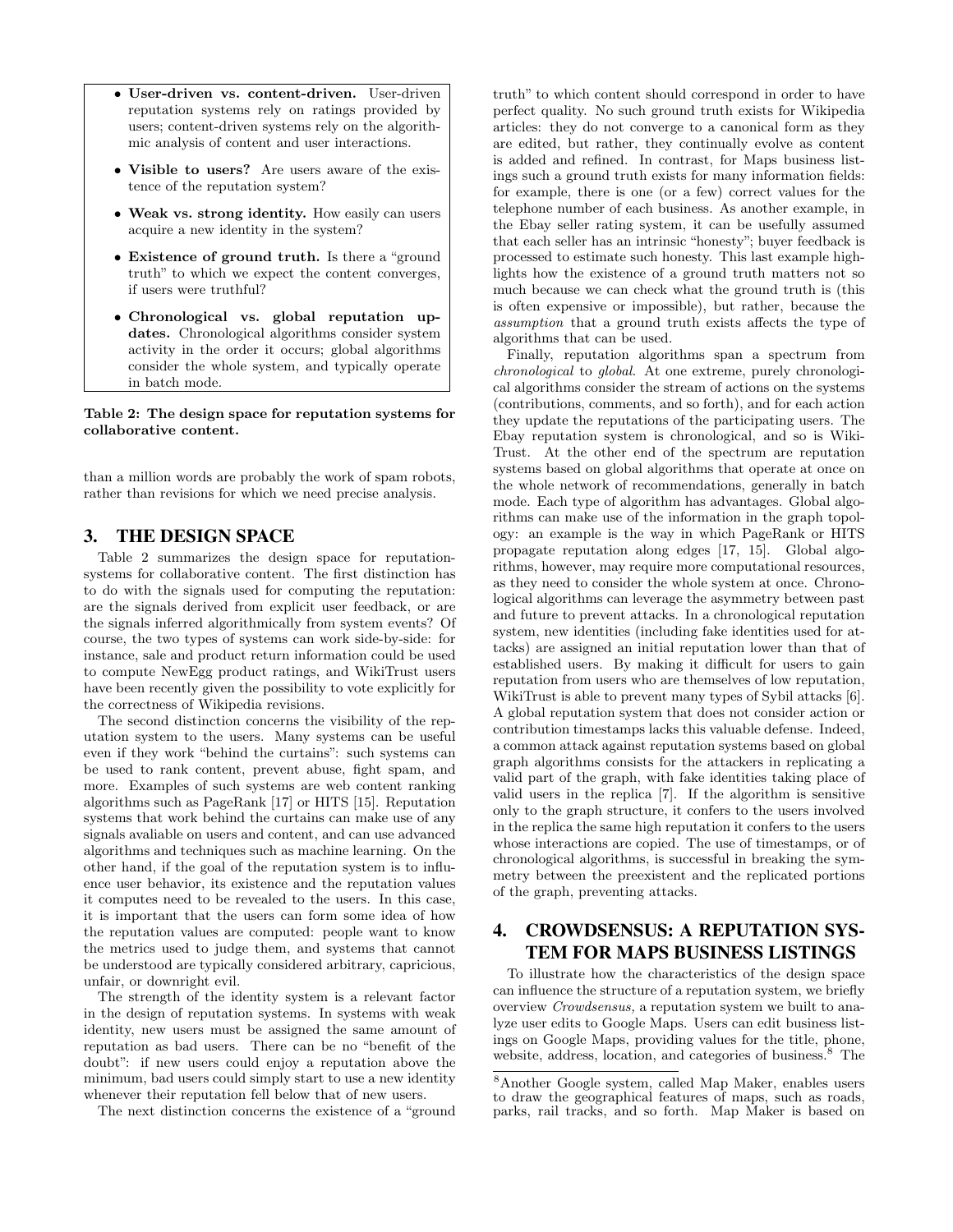goal of Crowdsensus is to measure the accuracy of the users who contribute information, and to reconstruct insofar as possible correct listing information for the businesses.

The design space of a reputation system for editing Google Maps business listings differs in several respects from the design space of a Wikipedia reputation system.

First, for each business listing there is at least in first approximation a ground truth: ideally, each business has exactly one appropriate phone number, website, and so forth. Of course, the reality is more complex: there are businesses with multiple equivalent phone numbers, alternative websites, and so forth. Nevertheless, for the purposes of this article, we consider the simpler setting in which every listing attribute has exactly one correct value. We note also that it might be quite expensive to check the ground truth for each business listing: in the worst case, it might require sending someone on site! Crowdsensus does not require actually checking the ground truth: it simply relies on the existence of such a ground truth. Second, the user reputation is not visible to the users. Consequently, users need not understand the details of how reputation is computed, making it possible to use advanced algorithms and techniques. Third, the identity notion is stronger in Google Maps than on the Wikipedia. In particular, it is a practical nuisance for established users of Google products to open and use separate accounts for Maps editing. Fourth, the ample computational resources available at Google enable us to consider global reputation systems, in addition to chronological ones.

These considerations led to a design for Crowdsensus that is very different from the one of WikiTrust. The input to Crowdsensus consists in a sequence of statements, which are triples of the form  $(u, a, v)$ , meaning: user u asserts that attribute  $a$  of some business has value  $v$ . Thus, Crowdsensus is set to solve what is called a collective revelation problem [13], even though some of the instruments by which such problems are solved, such as monetary payoffs, or elaborate ways of revealing a user's information, are not available in Crowdsensus. Crowdsensus is structured as a fixpoint graph algorithm; the vertices of the graph are the users and the business attributes. For each statement  $(u, a, v)$ , we insert an edge from  $u$  to  $a$  labeled by  $v$ , and an edge from  $a$  back to u. Crowdsensus associates to each user vertex  $u$  a truthfulness value  $q_u$ , representing the probability that u is telling the truth about the values of attributes; this value is initially set to an a-priori default, and it is then estimated iteratively.

The computation of Crowdsensus is structured in a series of iterations. At the beginning of each iteration, user vertices send to the attributes their truthfulness value. Each attribute vertex thus receives the list  $(q_1, v_1), \ldots, (q_n, v_n)$ consisting of the values  $v_1, \ldots, v_n$  that have been proposed for the attribute, along with the (estimated) truthfulness  $q_1, \ldots, q_n$  of the user who proposed them. An *attribute in*ference algorithm is then used to derive a probability distribution<sup>9</sup> over the proposed values  $v_1, \ldots, v_n$ . Crowdsensus then sends to each user vertex  $u_i$  the estimated probability that  $v_i$  is correct; on this basis, a *truthfulness inference al*gorithm estimates the truthfulness of the user, concluding the iteration. The algorithm employs multiple iterations, so that the information about a user's truthfulness gained from some statements can propagate to other statements.

The attribute inference algorithm is the heart of Crowdsensus. Originally, we used standard algorithms, such as Bayesian inference, but we quickly noticed that they were suboptimal for the real case of maps. First, users do not have independent information on the correct value of attributes. There is typically only a few ways in which users can learn, for instance, the phone number of a restaurant: they can go there and ask, or they can read it on a coupon, for instance, but 100 users providing us data will not correspond to 100 independent ways of learning the phone number. Thus, we had to develop algorithms that can take into account this lack of independence. Second, business attributes have different characteristics, and we found it very important to develop attribute inference algorithms tailored to every type of attribute. For example, geographical positions (expressed as a latitute-longitude pairs) have a natural notion of proximity (a distance), and it is essential to make use of it in the inference algorithms; websites also have some notion of distance (at least insofar as two websites may belong to the same domain). Thus, our implementation of Crowdsensus employs different inference algorithms for different types of attributes. The complete system is more complex in several respects: it contains algorithms for attributes with multiple correct values, for dealing with spam, and for protecting the system from abuse. Furthermore, we remark that the Google Maps data pipeline comprises several inter-dependent algorithms and subsystems; we designed Crowdsensus as one of the many components of the overall pipeline.

We illustrate the working of the Crowdsensus algorithm via a simple example. We consider the case of  $N$  users and  $M$  attributes; the true value of each attribute is chosen uniformly at random among a set of  $K$  possible values. For each user u, we choose a probability  $p_u$  uniformly at random in the [0,1] interval: user u will provide with probability  $p_u$ the correct attribute value, and will provide with probability  $1-p_u$  a value selected uniformly at random among the K possible values. We note that Crowdsensus is not informed of the probability  $p_u$  of a user u: rather, Crowdsensus will compute the truthfulness  $q_u$  for u from the statements by u. For simplicity, we assume that for each attribute, we have *J* estimates provided by *J* users selected at random. We experimented using a standard Bayesian inference for attribute values. For  $M = 1000$ ,  $N = 100$ ,  $K = 10$ , and  $J = 10$ , Crowdsensus has an error rate in the reconstruction of the correct value of each feature of 2.8%. In contrast, a (non-iterative) algorithm that performs Bayesian inference without using information on user reputation has an error rate of 7.9%. The roughly three-fold reduction in error rate, from 7.9% to 2.8%, is due to the power of user reputation in steering the inference process. The statistical correlation between the true truthfulness  $p_u$  and the reconstructed truthfulness  $q_u$  over all users was 0.988, indicating that Crowdsensus was able to precisely reconstruct the user truthfulness. If we take  $J = 5$ , the error rate of Crowdsensus is 12.6%, compared with an error rate of 22% for standard Bayesian inference; the correlation between true and inferred truthfulness is 0.972.

#### 5. CONCLUSIONS

We conclude on a note of optimism for the role of reputation systems in mediating on-line collaboration. In many

a different reputation system, where user contributions are either auto-approved (if the user has sufficient reputation), or they require approval by other high-reputation users. <sup>9</sup>In fact, the algorithm computes a *sub-probability distribu*tion, as the probabilities may sum to less than 1.